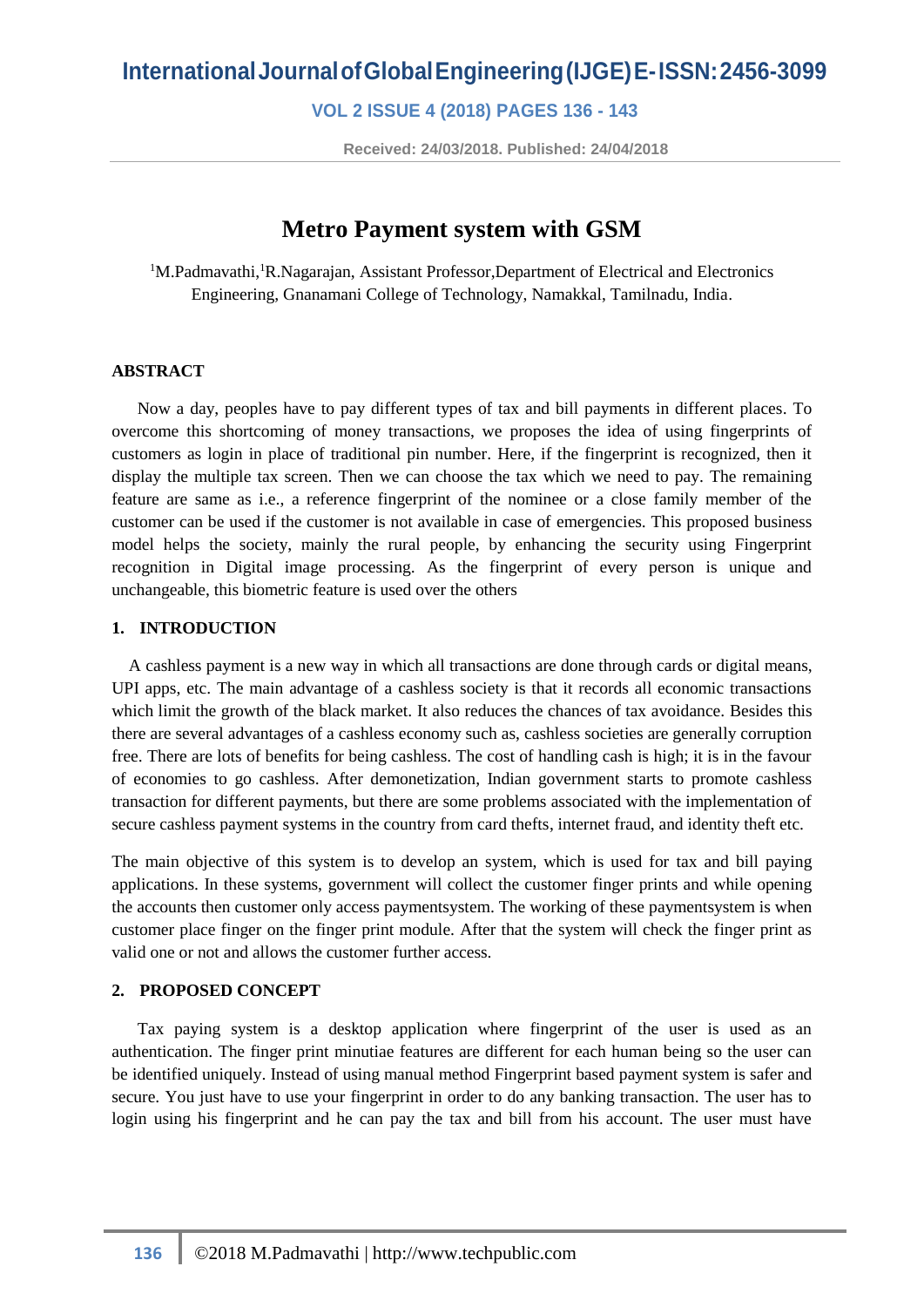# **VOL 2 ISSUE 4 (2018) PAGES 136 - 143**

**Received: 24/03/2018. Published: 24/04/2018**

appropriate balance in his account to do transaction. If there is any mismatch the will intimate. The status is displayed in the LCD

# **3. BLOCK DIAGRAM**



Block diagram of proposed system

## **HARDWARE DESIGN**



Hardware design of proposed system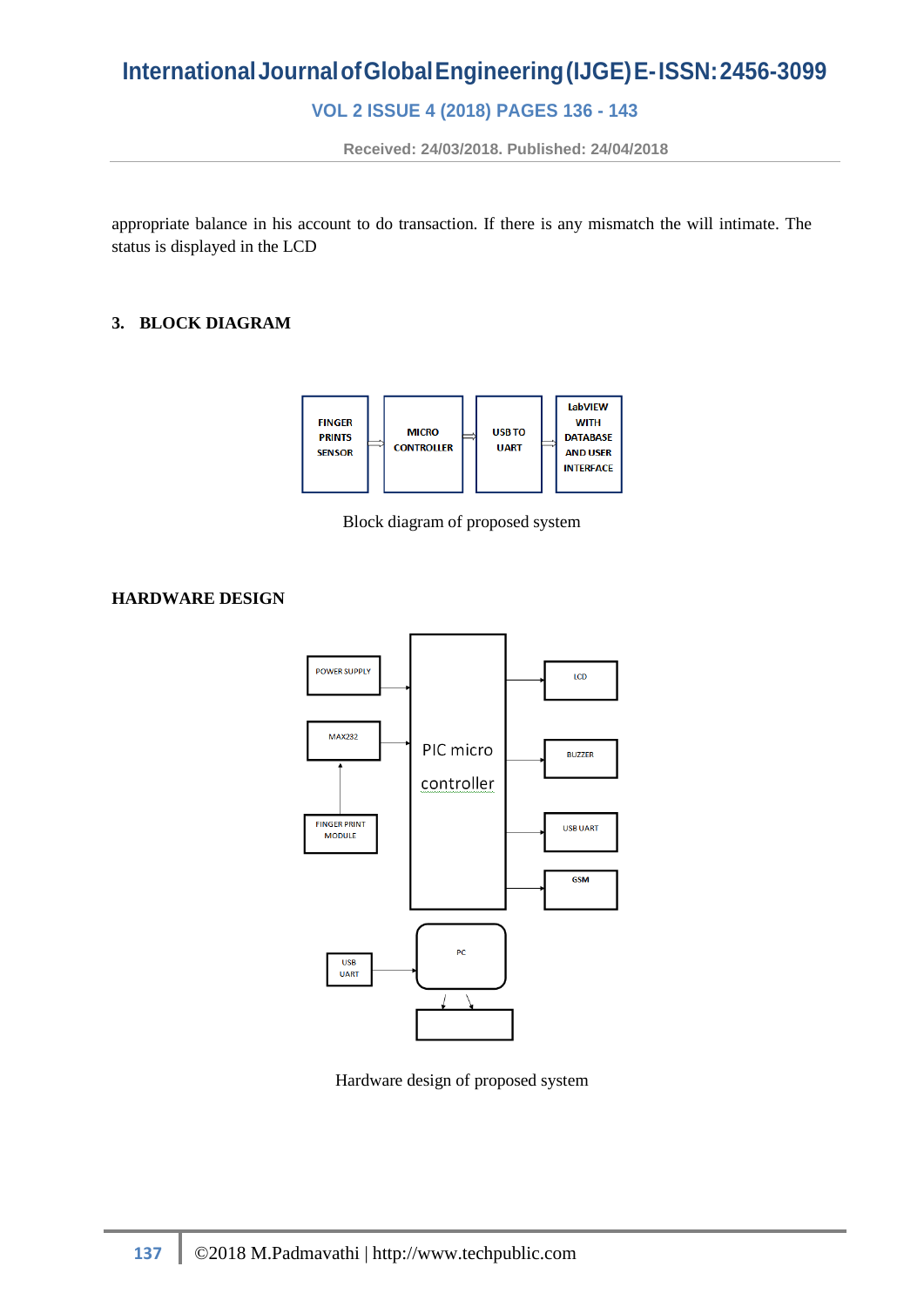**VOL 2 ISSUE 4 (2018) PAGES 136 - 143**

**Received: 24/03/2018. Published: 24/04/2018**

### **4. HARDWARE DESCRIPTION**

### **PIC16F887 MICROCONTROLLER**

The PIC16F887 is one of the latest products from Microchip. It features all the components which modern microcontrollers normally have. For its low price, wide range of application, high quality and easy availability, it is an ideal solution in applications such as: the control of different processes in industry, machine control devices, measurement of different values etc.



PIC pin diagram

## **Finger print sensor:**

A fingerprint scanner is a type of technology that identifies and authenticates the fingerprints of an individual in order to grant or deny access to a computer system or a physical facility.

It is a type of biometric security technology that utilizes the combination of hardware and software techniques to identify the fingerprint scans of an individual

A fingerprint scanner typically works by first recording fingerprint scans of all authorized individuals for a particular system or facility. These scans are saved within a database. The user requiring access puts their finger on a hardware scanner, which scans and copies the input from the individual and looks for any similarity within the already-stored scans. If there is a positive match, the individual is granted access.Fingerprint scanners most commonly use an individual's thumbprint as identification.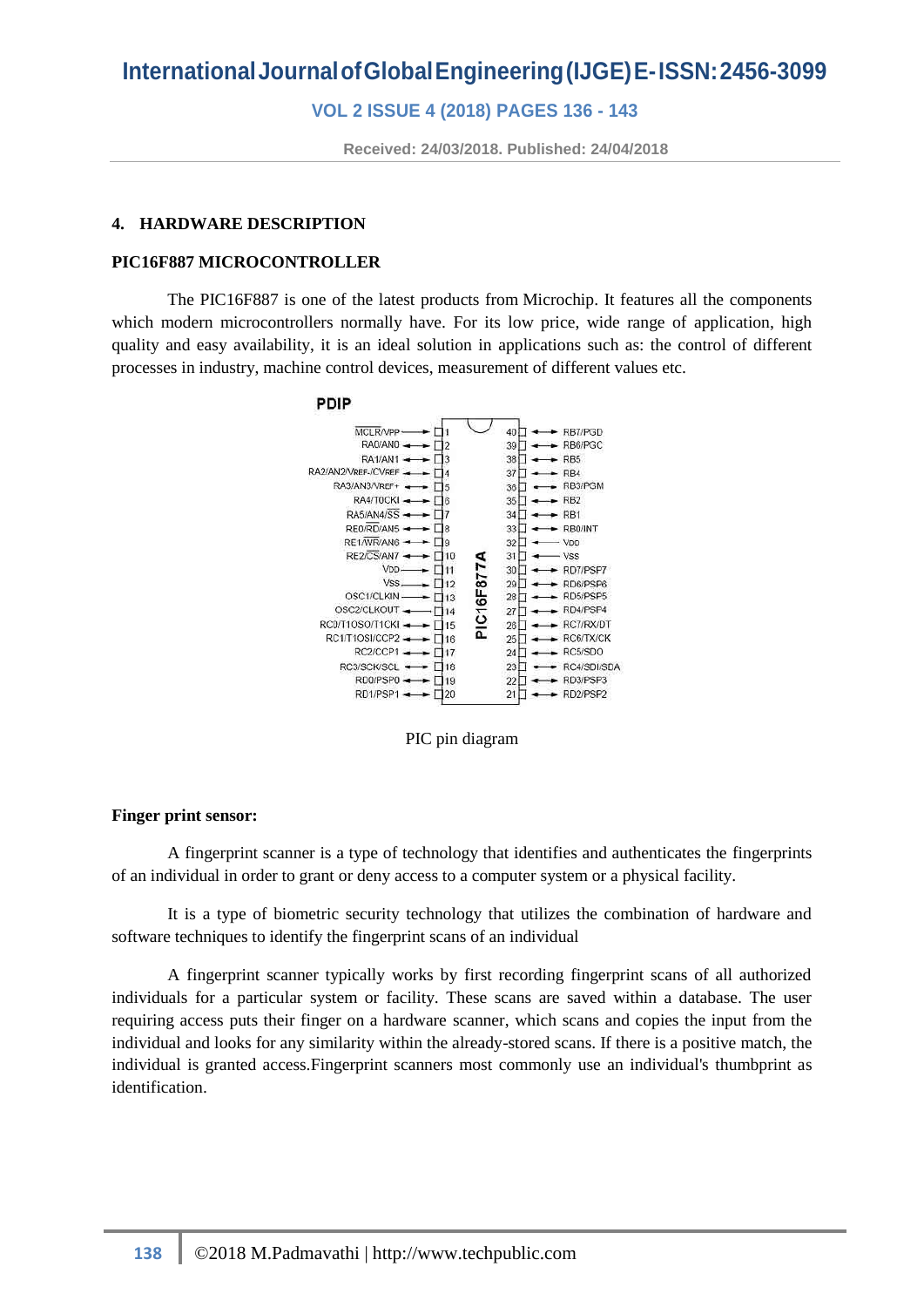**VOL 2 ISSUE 4 (2018) PAGES 136 - 143**

**Received: 24/03/2018. Published: 24/04/2018**

# **BUZZER:**

A buzzer or beeper is a signalling device, usually electronic, typically used in automobiles, household appliances such as a microwave oven, or game shows It most commonly consists of a number of switches or sensors connected to a control unit that determines if and which button was pushed or a preset time has lapsed, and usually illuminates a light on the appropriate button or control panel, and sounds a warning in the form of a continuous or intermittent buzzing or beeping sound.



**BUZZER** 

#### **MAX232**

The MAX232 is an integrated circuit first created in 1987 by Maxim Integrated Products that converts signals from a TIA-232 (RS-232) serial port to signals suitable for use in TTL-compatible digital logic circuits. The MAX232 is a dual transmitter / dual receiver that typically is used to convert the RX, TX, CTS, RTS signals. The drivers provide TIA-232 voltage level outputs (about ±7.5 volts) from a single 5-volt supply by on-chip charge pumps and external capacitors. This makes it useful for implementing TIA-232 in devices that otherwise do not need any other voltages. The receivers reduce TIA-232 inputs, which may be as high as  $\pm 25$  volts, to standard 5 volt TTL levels. These receivers have a typical threshold of 1.3 volts and a typical hysteresis of 0.5 volts. The MAX232 replaced an older pair of chips MC1488 and MC1489 that performed similar RS-232 translation. The MC1488 quad transmitter chip required 12 volt and -12 volt power,[1] and MC1489 quad receiver chip required 5 volt power.[2] The main disadvantages of this older solution was the +/- 12 volt power requirement, only supported 5 volt digital logic, and two chips instead of one.

| Cl_            |        | VCC          |
|----------------|--------|--------------|
| $V +$          |        | GND          |
| C1             |        |              |
| $C2_+$         | MAX232 | R1           |
| C2             |        | R1<br>out    |
| V-             |        |              |
| T <sub>2</sub> |        | $2_{\rm in}$ |
| $R2_{n}$       |        | ,<br>ut      |
|                |        |              |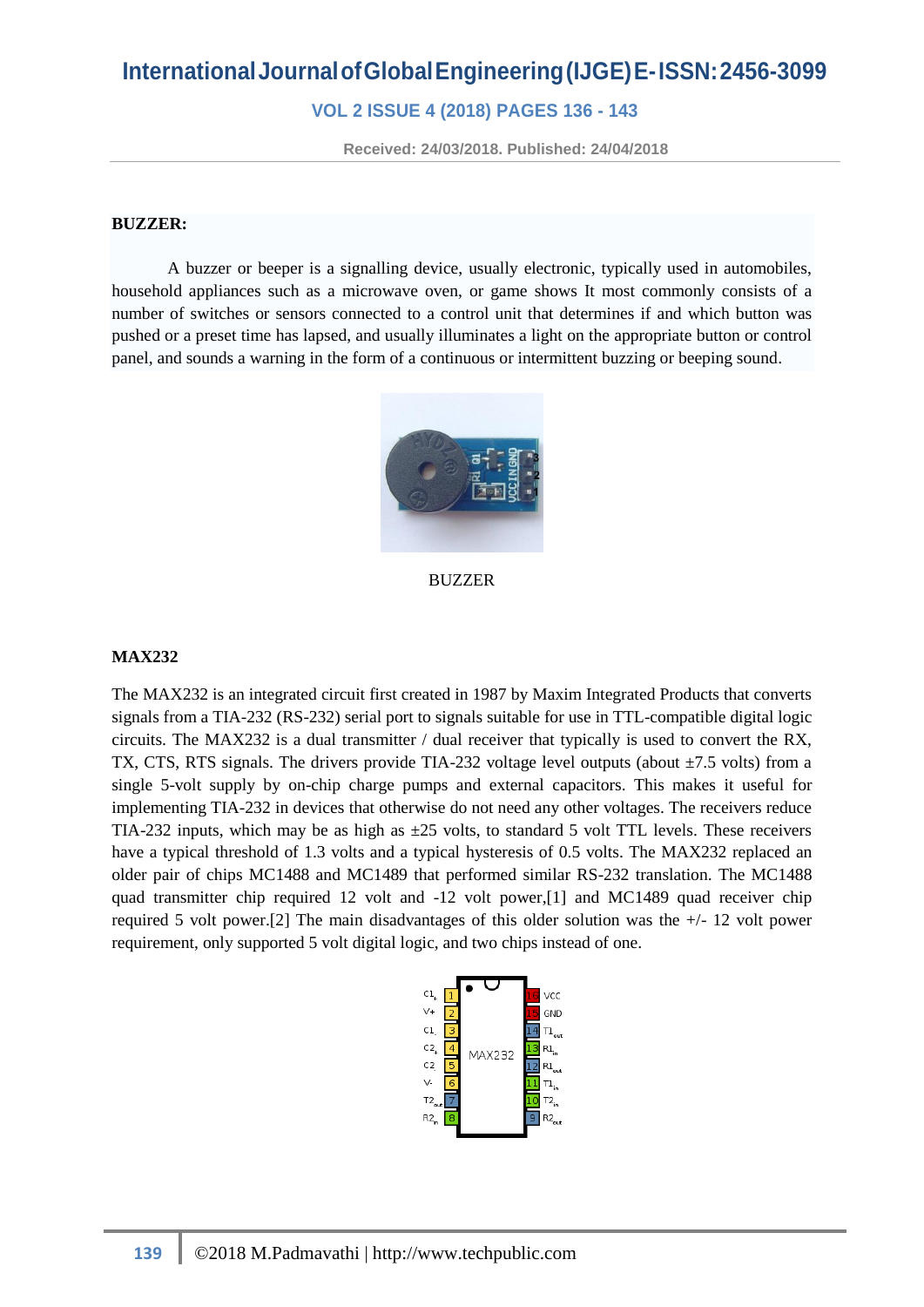**VOL 2 ISSUE 4 (2018) PAGES 136 - 143**

**Received: 24/03/2018. Published: 24/04/2018**

# **LIQUID CRYSTAL DISPLAY**

 LCD is used to display the results of the system operation such as sensed values, motor status etc…. A liquid-crystal display (LCD) is a flat panel display, electronic visual display, or video display that uses the light modulating properties of liquid crystals. Liquid crystals do not emit light directly. The LCD standard requires 3 control lines and 8 I/O lines for the data bus. The most commonly used Character based LCDs are based on Hitachi's HD44780 controller or other which are compatible with HD44580. In this tutorial, we will discuss about character based LCDs, their interfacing with various microcontrollers, various interfaces (8-bit/4-bit), programming, special stuff and tricks you can do with these simple looking LCDs which can give a new look to your application.



LCD

## **UART:**

The UART that is going to transmit data receives the data from a data bus. The data bus is used to send data to the UART by another device like a CPU, memory, or microcontroller. Data is transferred from the data bus to the transmitting UART in parallel form. After the transmitting UART gets the parallel data from the data bus, it adds a start bit, a parity bit, and a stop bit, creating the data packet. Next, the data packet is output serially, bit by bit at the Tx pin. The receiving UART reads the data packet bit by bit at its Rx pin. The receiving UART then converts the data back into parallel form and removes the start bit, parity bit, and stop bits. Finally, the receiving UART transfers the data packet in parallel to the data bus on the receiving end: UART transmitted data is organized into *packets*. Each packet contains 1 start bit, 5 to 9 data bits (depending on the UART), an optional *parity* bit, and 1 or 2 stop bits: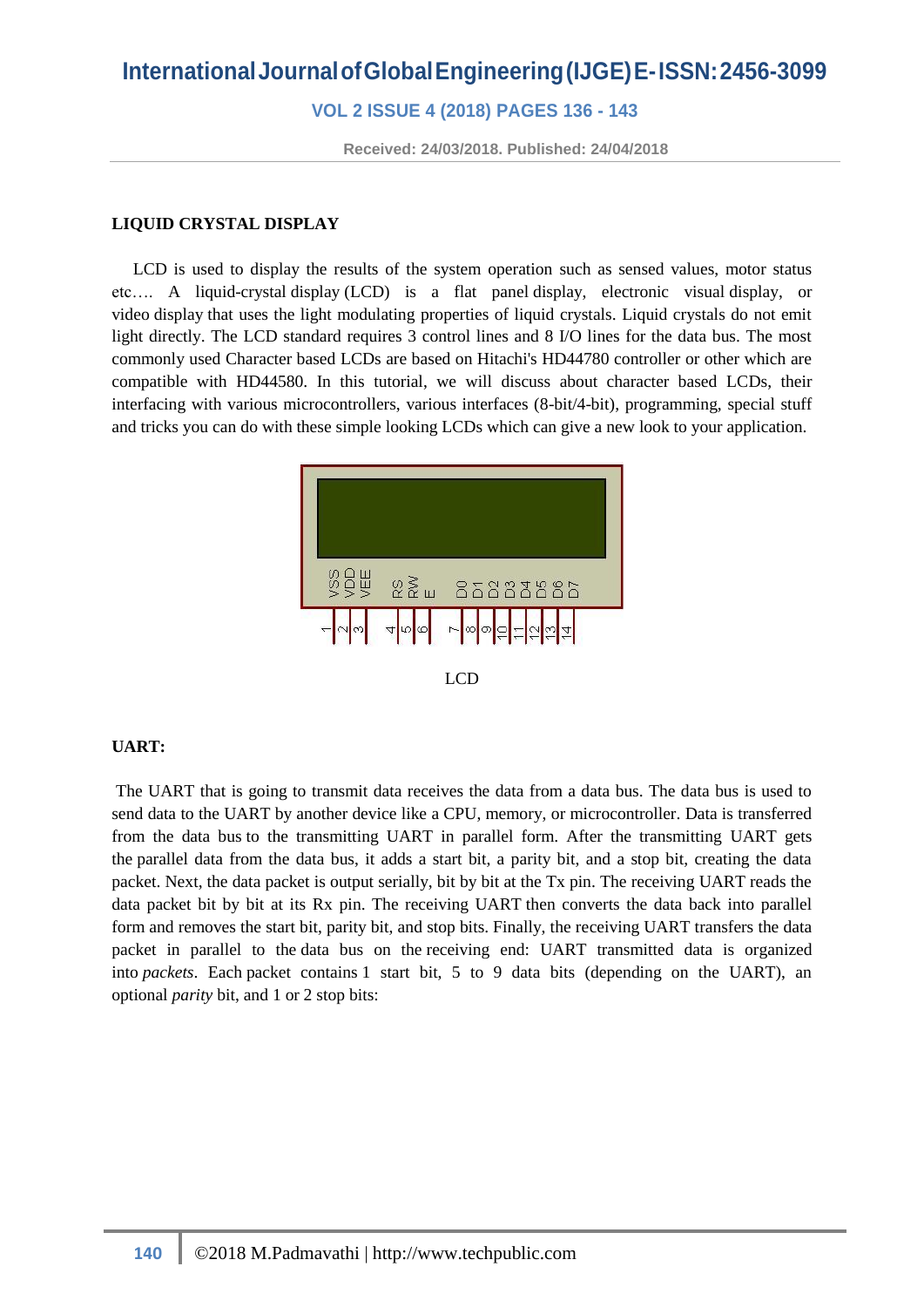# **VOL 2 ISSUE 4 (2018) PAGES 136 - 143**

**Received: 24/03/2018. Published: 24/04/2018**





#### **GSM :**

A GSM modem is a wireless modem that works with a GSM wireless network. A wireless modem behaves like a dial-up modem. The main difference between them is that a dial-up modem sends and receives data through a fixed telephone line while a wireless modem sends and receives data through radio waves.

# **5. SOFTWARE DESCRIPTION**

#### **EMBEDDED C**

Embedded C is a set of language extensions for the C Programming language by the C Standards committee to address commonality issues that exist between C extensions for different embedded systems. Historically, embedded C programming requires nonstandard extensions to the C language in order to support exotic features such as fixed-point arithmetic, multiple distinct memory banks, and basic I/O operations.In 2008, the C Standards Committee extended the C language to address these issues by providing a common standard for all implementations to adhere to. It includes a number of features not available in normal C, such as, fixed-point arithmetic, named address spaces, and basic I/O hardware addressing.Embedded C uses most of the syntax and semantics of standard C, e.g., main() function, variable definition, datatype declaration, conditional statements (if, switch case), loops (while, for), functions, arrays and strings, structures and union, bit operations, macros, etc.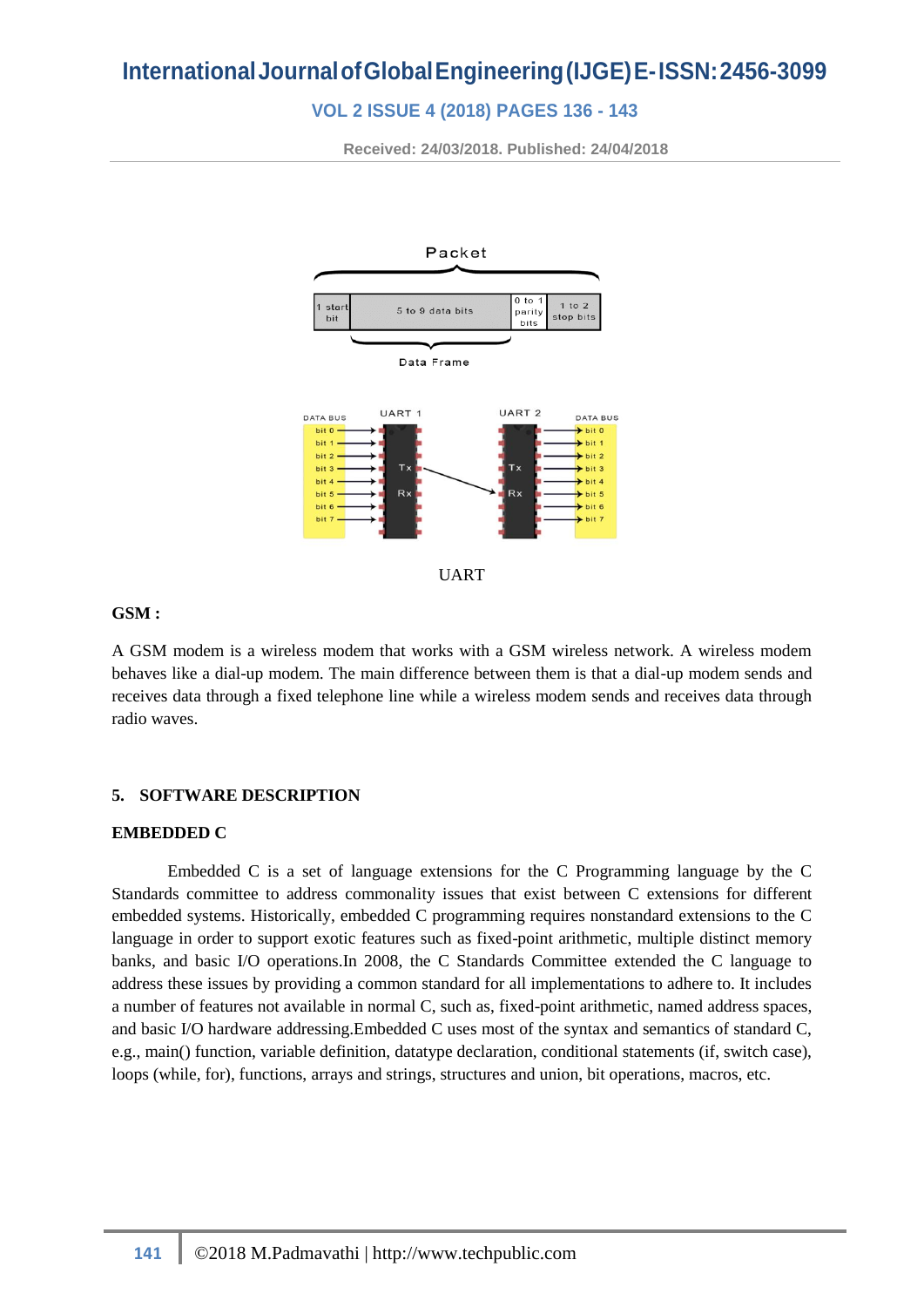# **VOL 2 ISSUE 4 (2018) PAGES 136 - 143**

**Received: 24/03/2018. Published: 24/04/2018**

## **LABVIEW:**

LabVIEW (short for Laboratory Virtual Instrument Engineering Workbench) is a systemdesign platform and development environment for a visual programming language from National Instruments. LabVIEW offers a graphical programming approach that helps you visualize every aspect of your application, including hardware configuration, measurement data, and debugging. This visualization makes it simple to integrate measurement hardware from any vendor, represent complex logic on the diagram, develop data analysis algorithms, and design custom engineering user interfaces.

## **CONCLUSION**

 Biometrics is a means of verifying personal identity by measuring and analyzing unique physical or behavioral characteristics like fingerprints or voice patterns. The conclusion of this whole paper is that the card-less payment system should be replaced and there must be more easier, reliable, secure, cash free and tension free payment system, i-e biometric payment system in which no body have to take with dozens of cards for shopping, traveling, pass in office, university or bank as door lock. And he must have some secure codes to access as authorization and there is also one another disadvantage is that there may be stolen of cards or it can be losses at any time without any care. So to consider all these kinds of problems and disadvantages of card payment system the fingerprints payment system is suggested to be implemented because it is easier, reliable, feasible, secure and easily authorized to everyone. And there is no any worry that anyone can stolen my finger are can be loosed anywhere so other body can use it. In fingerprint payment system customer has to place his fingers on the fingerscanner and then scanner will recognize the account which belongs to that person and charge the bill. So it is easy for both customer and seller because there is no need to scratch the credit card and then enter code if code is forgot or if some time card cannot read and many more problems can occur in card payment system. And in biometric payment system no need to carry cash with them.

### **REFERENCE:**

1.<http://fingerprint-it.blogspot.com/>

2. Alex Halperin: "Biometrics: Payments at Your Fingertips", Wednesday, March 29, 2006.

3.Julia Scheeres: "Will It Be Cash, Check or Finger?"

4.David H. Chang: "Fingerprint Recognition through Circular Sampling,"

## 5[.http://www.techdirt.com/articles/20060125/0922251.shtml](http://www.techdirt.com/articles/20060125/0922251.shtml)

6. Matthew Boyle, Wal-Mart, "Costco weigh merits of allowing customers to pay by scanning fingerprints: Cashless Society, http://www.civilsdaily.com/story/cashless-society

7.What are the benefits of a cashless economy? Are there any disadvantages too? , by RanjanDubey, Economics Student Written on nov 29/2016, Retrieved From,https://www.quora.com/What-are-thebenefits-of-a-cashless-economy-Are-there-anydisadvantages-too.